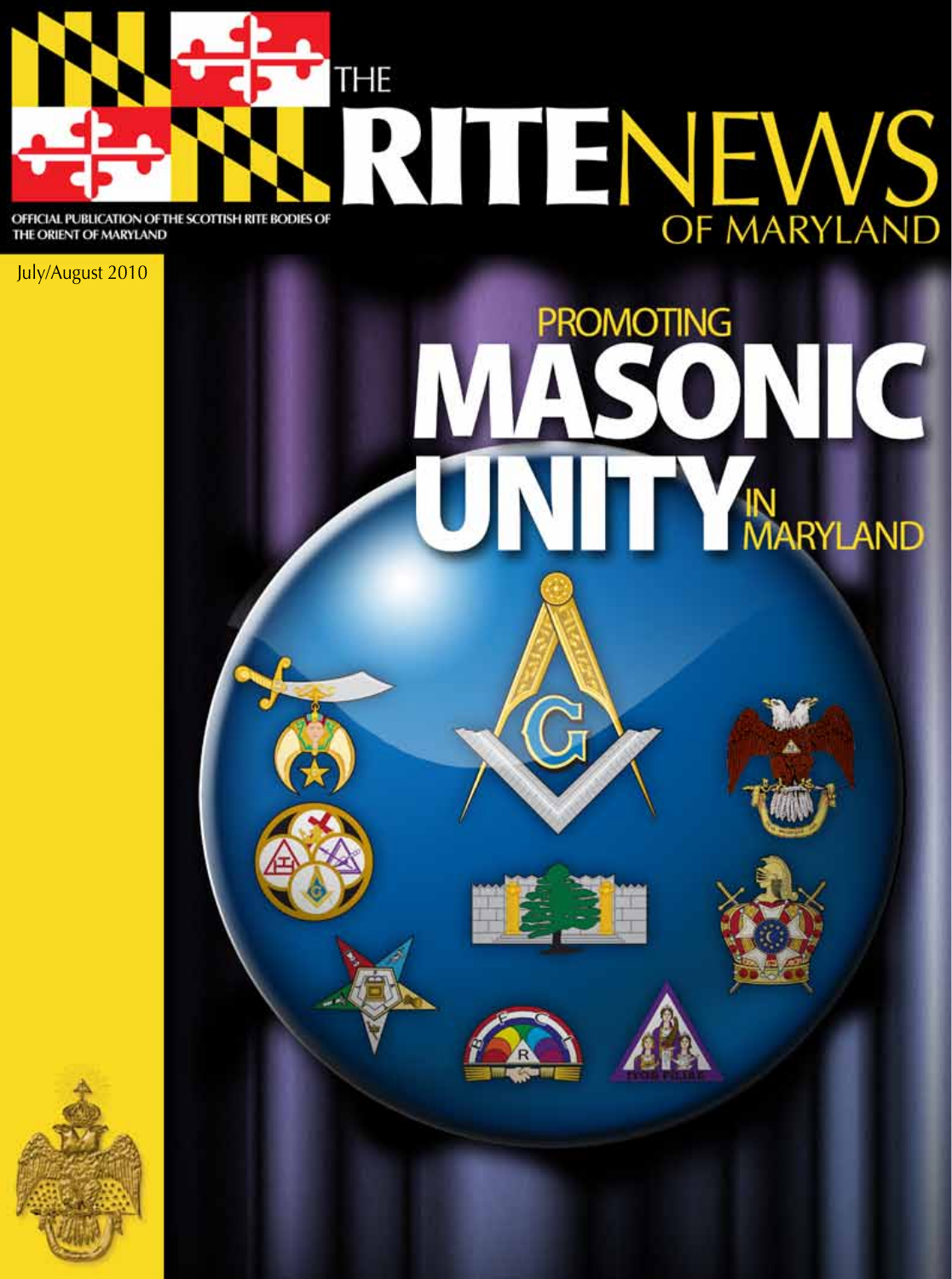### Dear Brethren,

I hope this issue of *The Rite News* finds everyone well and ready for the dog days of summer. The change from spring to summer seems to slow the pace just a little. Schools close, lodges go dark and vacations begin. A good time for most. Gardens are planted and awaiting the change of time for the harvest of fresh fruits and vegetables. Aristotle said "Change in all things is sweet."

Well if that is to be believed, I hope you like our newest change in *The Rite News*. We listened to your suggestions and comments and the result is two magazines in one nice new water proof package. *The Scottish Rite Journal* and *The Rite News*: the same two great magazines for your reading pleasure.

This issue is dedicated to **Masonic Unity**–that fraternal bond between collateral bodies in Maryland. The glue that binds begins with our Grand Lodge, namely our Most Worshipful Grand Master Thomas M. Velvin and our Right Worshipful Deputy Grand Master Stephen J. Ponzillo, III. These men have worked tirelessly to help strengthen the Blue Lodges throughout Maryland. Now we all stand to reap the rewards of their efforts. Did you know that EVERY Lodge in Maryland has a candidate at some stage of becoming a Master Mason? There are now over 600 men in that process.

Every collateral body depends on the Symbolic or Blue Lodge for their membership. **Masonic Unity** at its best.

### A messa g e fro m ILL. MARLIN L. MILLS, 33°

The Symbolic Lodge is the basic foundation for our gentle craft. We must never forget that it is the foundation upon which every other body in Freemasonry depends. We should always remind each other that we are Masons first of our Blue Lodge and any additional degree or honor only expands one's horizons and opportunities. They do not change the obligations we took in our very first three degrees.

Nor does the impact of Masonry stop here. The opportunity for one to participate in other Ma sonic appendant bodies is almost unending. Each of these is truly outstanding in its own way. In Maryland, you may consider the Scottish Rite, the York Rite, the Shriners, the Tall Cedars of Lebanon, the Grotto, the National Sojourners and many other equally important Masonic organizations or clubs. They all contribute to the betterment of mankind and this great nation. These Masonic bod ies work in their own unique way to help meet the needs of those who might otherwise go unaided. In Maryland, I am proud of the fact that we all work together in a diversity of ways to achieve a

common goal. Divided we would weaken the whole of Freemasonry.

PROMOTING MASONIC UNITY IN MA *Ancient Free & Accepted Masons Thomas M. Velvin–Most Worshipful Grand Master* 

> May we always look to our Blue Lodge and build upon the ideals established therein. Each of our works are great and accomplish great things, but we must all work together to achieve true success. United for the common good of Masonry, our brother and our country. Remember that our strength is in unity and danger is in discord.

> **Masonic Unity** is alive and well in Maryland and this issue of *The Rite News* is dedicated to all those collateral bodies.

> May our Supreme Architect continue to Bless each of us, our gentle craft, and the United States of America.

Sincerely and fraternally,



### The **RITE**NEWS of Maryland



### A look inside...

### **DEPARTMENTS**

| A MESSAGE FROM MARLIN MILLS, 33° 1                |
|---------------------------------------------------|
| A FEW WORDS FROM<br>THE PERSONAL REPRESENTATIVE 2 |
|                                                   |
| THE CLINIC CORNER 3                               |
| <b>SCOTTISH RITE MASONRY,</b>                     |
|                                                   |
| <b>MASONIC UNITY &amp; YORK RITE LIGHT 5</b>      |
|                                                   |

### **ORGANIZATIONS**

| CONOWINGO SCOTTISH RITE CLUB6                                |  |
|--------------------------------------------------------------|--|
| MARYLAND DEMOLAY NEWS 6                                      |  |
|                                                              |  |
|                                                              |  |
| KNIGHTS OF ST. ANDREW. $\dots\dots\dots\dots\dots\dots\dots$ |  |
| <b>MEREDITH CHAPTER OF ROSE CROIX 8</b>                      |  |
| CHESAPEAKE CONSISTORY9                                       |  |
| CHESAPEAKE SCOTTISH RITE CLUB9                               |  |
| MARYLAND COUNCIL OF KADOSH. 9                                |  |
| ALBERT PIKE LODGE OF PERFECTION 10                           |  |
| 2010 BROCKMAN FELLOWSHIP AWARDS10                            |  |
| THE VALLEY OF FREDRICK11                                     |  |
| CARROL SCOTTISH RITE CLUB11                                  |  |
| <b>SCOTISH RITE WOMEN'S CLUB 11</b>                          |  |
| <b>SCHEDULES &amp; MENUS</b>                                 |  |

### Recent contributions

| ALL CONRIBUTIONS 13 |  |
|---------------------|--|
|                     |  |

### Brothers called to etern al rest

**lis tings . . . . . . . . . . . . . . . . . . . . . . . . . . . . . . . . . . . 13**



### On the Cover

*Stephen J. Ponzillo, III–Right Worshipful Deputy Grand Master Scottish Rite*

*Ancient & Accepted Scottish Rite–Marlin L. Mills, Deputy of the Supreme Council* 

*Tall Cedars of Lebanon* 

*Baltimore Forest No. 45–Darren Jones, Grand Tall Cedar Eastern Sho' Forest No. 53–Charles E. Long, Grand Tall Cedar Hagerstown Forest No. 95–Sheard Hedglin, Jr., Grand Tall Cedar Capitol Forest No. 104–Maurice A. Herbert, Grand Tall Cedar Chesapeake Forest No. 115–Kenneth L. White, Grand Tall Cedar Annapolis Forest No. 126 –William Ferguson, Grand Tall Cedar Frederick Forest No. 132–Shawn R. Winpigler, Grand Tall Cedar Montgomery Forest No. 134–Marshall H. Gevinson, Grand Tall Cedar Prince Georges Forest No. 139–Donald R. Smith, Grand Tall Cedar Har-Ce Forest No. 142–Edsel B. Crouse, Grand Tall Cedar Shrine*

*Boumi Shrine–Ronald F. Carlson, Illustrious Potentate Ali Ghan Shrine–R. Francis Shives, Illustrious Potentate York Rite*

*Grand Chapter of Royal Arch Masons–Louis F. Bandell, Jr., Most Excellent Grand High Priest*

*Grand Council of Royal and Select Masters–Richard P. Naegele, Most Excellent Grand Master*

*Grand Commandery of Knights Templar–Thomas G. Heimiller, Grand Commander*

*Eastern Star*

*Grand Chapter of Order of the Eastern Star–Jon A. Thompson, Worthy Grand Patron*

*Grand Chapter of Order of the Eastern Star – Jean K. Chance, Worthy Grand Matron*

*Job's Daughters*

*Grand Gaurdian–Theresa "T" Regner Associate Grand Guardian Pro-Tem–Mark T Fayer, Sr.*

*Rainbow Girls*

*Mary Adeline Bradford–Supreme Inspector* 

*William C. Eppig–Executive Officer Tommy Plourde–State Master Councilor* 



*The Rite News of Maryland is published bimonthly for the members, families and friends of the Scottish Rite Masonic Center located at 3800 North Charles Street, Baltimore, Maryland 21218. The views expressed in the Rite News of Maryland do not necessarily reflect those of the Supreme Council or its officers.*



Coun cil in Marylan d Marlin Mills, 33° EDITOF Stan Dodd, 33°

Designe r Jerry R. Arnold, 32°

*DeMolay*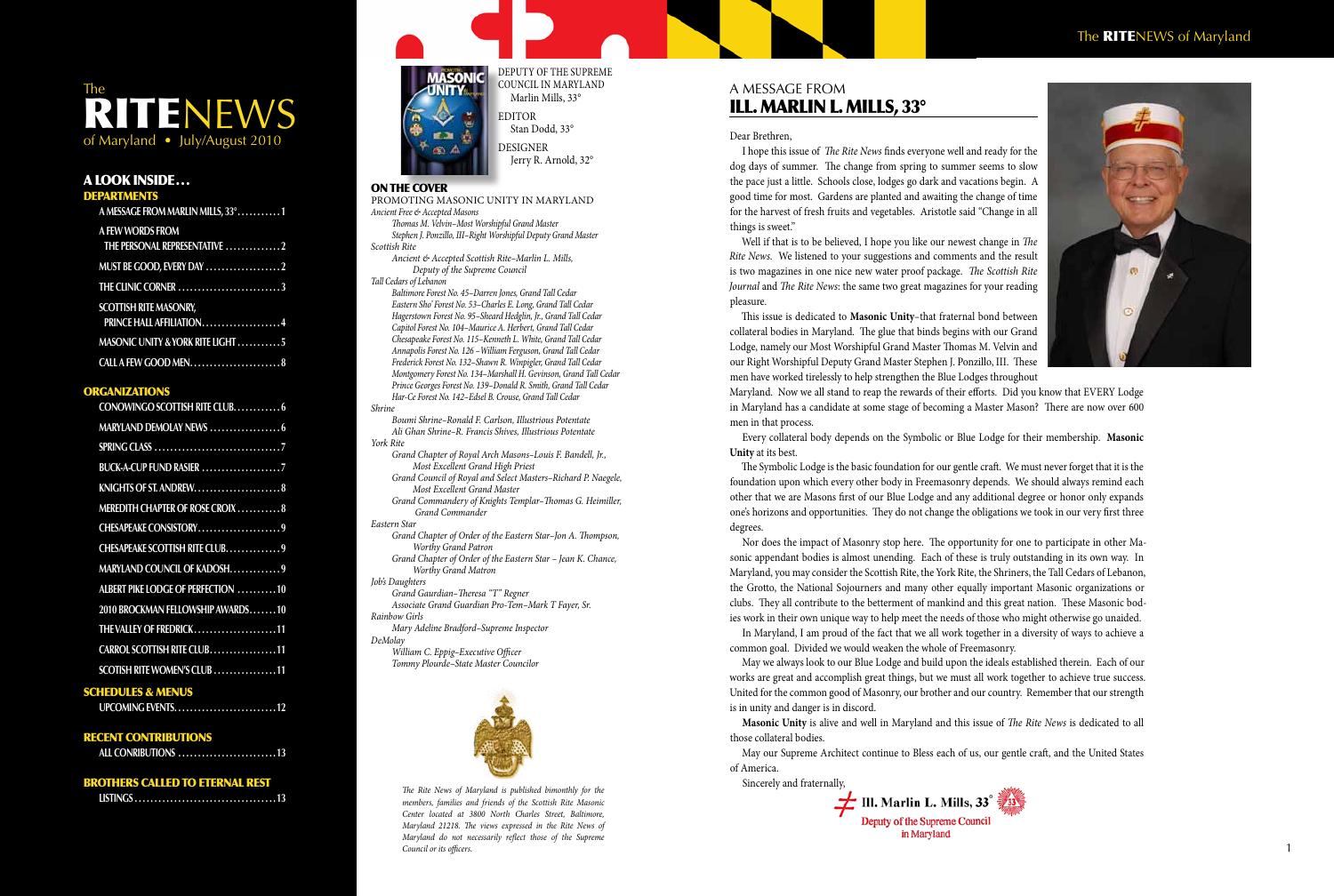### A FEW WORDS FROM THE personal Representative Ill. E. Ray Leppo, Jr. 33°

*by: Ill. E. Ray Leppo, Jr., 33°, Personal Representative, Valley of Baltimore*

Are you interested in learning about more<br>
a light in Masonry? The Scottish Rite of Freemasonry is one of several groups that are part of the worldwide fraternity known as Freemasonry. The Scottish Rite is the largest and most widely practiced Masonic Rite in the world and employs a lodge system. It is our mission to improve our members by teaching the principles of Brotherly Love, Tolerance, Charity and Truth while embracing high social, moral and spiritual values.

### Must be good **EVERY DAY**

The Valley of Baltimore has a very interesting presentation, beginning on the continent of Europe and following the Scottish Rite's progress to the West Indies and to the mainland United States. If your Lodge or organization is interested in learning more about the Scottish Rite, ask your Worshipful Master to schedule an appointment with Brother Fred Spicer, Assistant Personal Representative, or myself at 410-243- 3200 or aasr@verizon.net.

We look forward to hearing from you.

*By: Ill. Kenneth H. Sebra, 33°, Valley of Southern Maryland*

I was reading a talk given by a Past Grand Mas-ter of the state of California a while back. He was addressing a group of newly raised Master Masons. He started off "You are now Master Masons. You must be good, every day, for the rest of your life."

**THE** Clinic corner

This statement has stuck in my mind as I have thought about its full meaning. I know what it means to me when I meet a brother Freemason. I know he is honest, truthful and will help me if I need assistance. I have found this to be true throughout my life.

**I**<sup>t's</sup> hard to believe that it's the middle of sum-<br>mer already! The official start of summer al-Tt's hard to believe that it's the middle of sumways seems to be the annual Scottish Rite Family Day Picnic hosted by Dr. and Mrs. Wilhelmsen at Sunnybrook Farm. This year's picnic was held to honor the Scottish Rite Childhood Speech and Language Center's twenty-fifth anniversary!

But what does it mean to someone who is not a Freemason? If they meet someone who identifies himself as a Freemason by

the ring on his finger or the pin on his lapel, what can that person expect from this stranger?

When I was a youngster living in East Baltimore, I traveled all over the city on my bicycle. My father, who was not a Freemason at the time would tell me, "If you have a problem, find a police officer, a fireman or a man wearing a Masonic ring, you can trust them to help you."

When I reached the age of twenty one, my father and I became Freemasons together. We were raised on the same night. He preceded me and helped raise me. I miss him, not only as my father but as my brother in Freemasonry. We traveled many places together as father and son and as brothers.

When a man wears a ring or pin identifying himself as a Freemason, he represents every Freemason in the world and every Freemason in the world will be judged by the way he conducts himself.

So, to restate the words of the Past Grand Master of California: "You are now Master Masons. You must be good, every day, for the rest of your life." *By: Christine Wandishin, M.S, CCC-SLP*

*Since the establishment of our center, we have been striving to make a difference in the lives of thousands of children by helping them overcome speech and language disorders in our nurturing environment.*

Our clinic opened its doors in January 1985. Back then, the clinic had only 2 part time speech pathologists. Now 24 years later, our center has grown to 3 full time speech pathologists, a receptionist, and 1-2 graduate student interns each semester. Since 1985, our clinic has been serving children ages 18 months to 18 years in the Baltimore area. Our clinicians provide evaluation treatment of a wide variety of speech and language disorders, such as apraxia,

articulation disorders, receptive and expressive language disorders, and phonological awareness disorders, just to name a few. We see approximately 100 clients per week for half hour sessions. All therapy is provided in a 1-to-1 setting and is individualized for each client. We also have observations rooms that allow parents and family

members to observe each session. We pride ourselves in our ability to educate the parents so that the skills learned at our center may be generalized in the home setting and the outside world.

In addition to the annual picnic, a banner was also made to honor our clinic. This banner was displayed at the picnic and is currently located in front of the Scottish Rite building of Baltimore. Twenty-fifth anniversary pins were also made to help celebrate and inform the public of our continued commitment to helping children in the Baltimore area. Upcoming plans to continue celebrating this momentous occasion this year are in the final planning stages now.

Since the establishment of our center, we have

been striving to make a difference in the lives of thousands of children by helping them overcome speech and language disorders in our nurturing environment. However, in addition to serving the children of the community, our clinicians also provide training to future speech pathologists by supervising graduate students from nearby schools such as Loyola College, Towson University, and the University of Maryland. We would like to express our thanks and good wishes to our most recent Brockman Fellowship intern Shannon Spendley for a job well

done. Shannon worked in the clinic this past summer helping to diagnose and treat our children with speech and language disorders under the supervision of Christine Wandishin, Lisa Eliopoulos, and Eleni Popomaronis. Shannon will be completing her adult placement this fall. We wish her the best of luck and continued success in the field of communication sciences. We would also like to take this time to congratulate our newest Brockman fellows: Brenna McDonald, Zaneta Liu, Catherine Saporito, and Kathleen Holden. They will be completing their externships in the Scottish Rite Clinic over the next 2 years and are commended for this great accomplishment.

As always, The Rite Cheer Club and The Scottish Rite Woman's Club have been extremely generous and continue to gives us the opportunity to provide our children and families with the most effective and efficient treatment. We thank them for their most recent charitable donations and for all of their continued support!

We wish you all a wonderful, happy, and healthy rest of the summer! We also invite you to come and visit us anytime.

*We see approximately 100 clients per week for half hour sessions. All therapy is provided in a 1-to-1 setting and is individualized for each client.*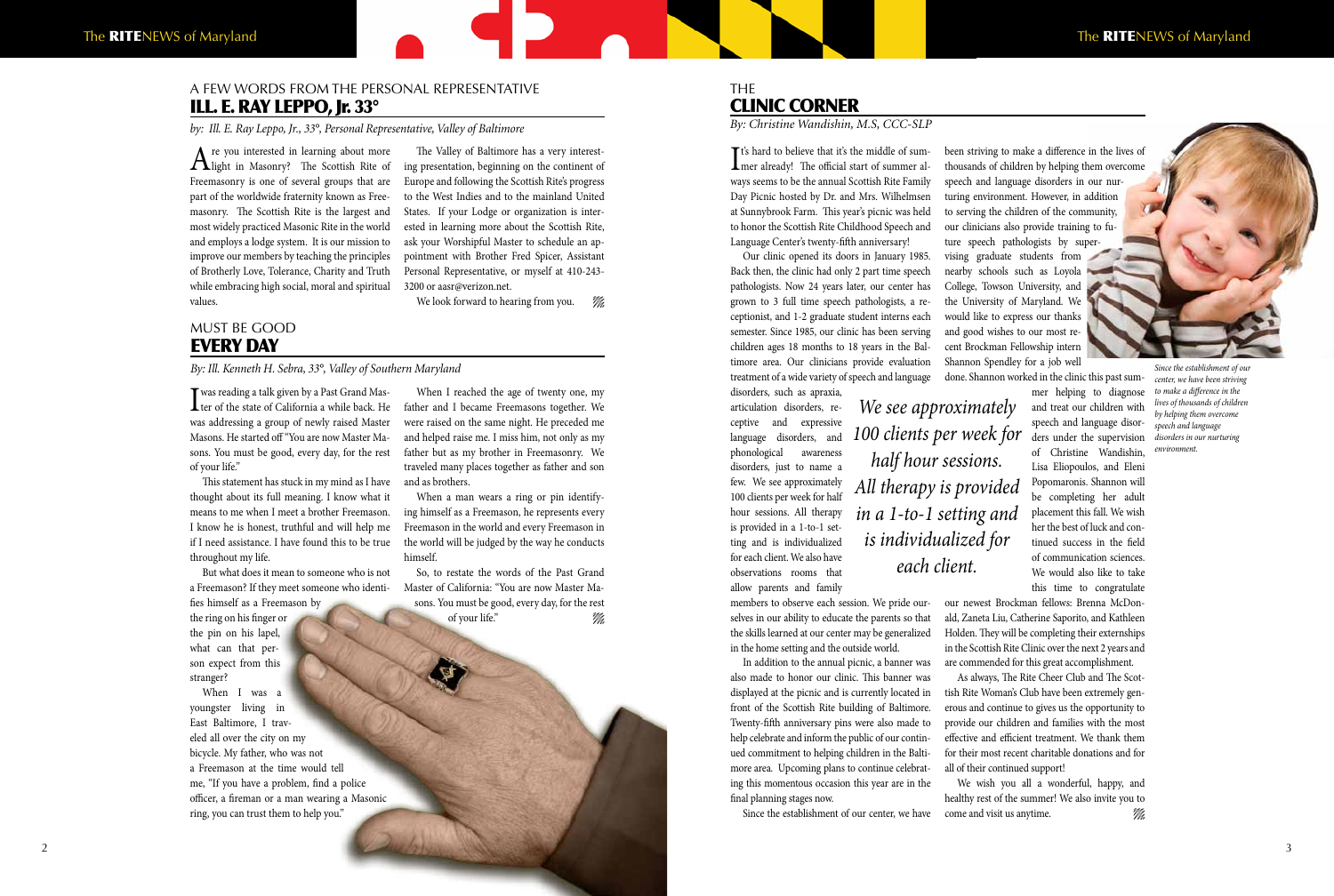### SCOTTISH RITE MASONRY, PRINCE HALL AFFILIATION

*by: Ill. Bennie G. Owens, 33°, Orient Personal Representative*

Saturday, the Seventeenth of April in the year<br>Sof Two Thousand and Ten was a historic occasion. On that day I was given the opportunity to represent our Scottish Rite in the Orient of Maryland and Our Grand Lodge at a very special event. I, along with Past Grand Master Ronald George Belanger, his lovely wife Karen, and my lady Rena Kay Wilson, were the distinguished guests of Scottish Rite Masonry, Prince Hall Affiliation. The occasion was the Samuel T. Daniels, Sr. Council of Deliberation. It was held at the Clarion Hotel and Hager Hall Conference Center in Hagerstown, Maryland. We were received a little after noon with the most gracious ceremony along with Most Worshipful Grand Master Shelden Redden, PHA. The reception was most dignified and gracious. After Grand Master Redden had made his opening remarks, both Past Grand Master Belanger and I were asked to share our own remarks about this historic day. This is the third recorded visit in our Southern Jurisdiction. We were informed that both California and Virginia have enjoyed similar invitations during the past year.



Shortly after we were officially received, the Council of Deliberation was called from business to refreshment and their Ladies organization, The Loyal Ladies of The Golden Circle, were admitted and introduced, along with our ladies. We were of course asked to say a few more words to their lovely ladies.

My brethren, as this day progressed and as Freemasonry was practiced, I can truly say I have never felt such an outpouring of friendship and brotherly love as was exhibited by the kindness of those present. The Deputy for the Orient of Maryland, SGIG Leroy Lassiter and Grand Master Redden made us feel as if we were truly

Thank you my brothers of Maryland Scottish Rite for this inspiring opportunity. I wish that every brother in the Orient of Maryland could have felt the warm affection that I was afforded of April 17<sup>th</sup>.  $\mathscr{W}_4$ 

distinguished guests.

Each brother and each lady present were so charming and delightful. I wish that I could properly share with you the dignity and decorum that they practiced on that occasion. As hard as we try, they exceeded our fondest dreams. With a start like this, our Scottish Rite relationship with our Prince Hall brethren can only grow and improve both organizations.

After the meeting, Past Grand Master Belanger and I were afforded the honor of attending the installation of The Loyal Ladies of The Golden Circle. You would have been very proud of our "Old Grand Marshal" as he escorted these lovely ladies to be installed. The installation was presided over by The Deputy from Virginia, SGIG George M. Ellis. It was a beautiful ceremony and done with the utmost taste and finesse.

I must ask, are you comfort-<br>able with your knowledge of Freemasonry? Have you ever wondered about what lies beyond the "Blue Lodge? I truly hope so. It was curiosity and intrigue that led you to the door of your Lodge, inquiring to know the "Secrets of Freemasonry". As a Master Mason, we are but infants regarding Masonic knowledge, but the third degree gives us the keys of permission to unlock endless doors to further light. We should never stop learning, and the more we apply ourselves in the pursuit of knowledge the more satisfied and equipped we will be to answer questions. We are each an example of what Freemasonry represents. When

The day concluded with a great banquet in the evening with not only their usual toasts, but also toasts to our Grand Master, Grand Commander, and Deputy Mills. Of course we were afforded the usual speeches and were required to speak again at the banquet. I must confess that the kind remarks by both Deputy Lassiter and Grand Master Redden were designed to make us very welcome and to honor the historic occasion that this truly was. I am looking forward to the time when we can entertain the Scottish Rite in The Orient of Maryland, PHA, in the same manner that they entertained us.

4 5 The York Rite in Maryland consists of 19 Royal Arch Chapters, 15 Councils of Royal and Select Masters and 14 Commanderies of Knights Templar. Our Chapters, Councils and Commanderies, like Blue Lodges are scattered across our state. Like Scottish Rite, there is a progressive ladder to join, none being able to become Royal Arch Masons than those who have received the degree of Master Mason and stood their profi-



If you are interested in further light in Masonry, please visit our websites: www.mdscottishrite.org or www.yorkrite.com/md.  $\mathscr{C}_{\ell k}$ 

I feel a special privilege that Brother Belanger and I were an integral part in our recognition for Prince Hall Grand Lodge and again to be a part of this historic first. May our association be long and our actions continue to be favorable. Is it not wonderful that we teach the same lessons and have the same goals and can work together with the same brotherly love and affection that is necessary for our fraternity to grow and be prosperous.

*I can truly say I have never felt such an outpouring of friendship and brotherly love as was exhibited by the kindness of those present.* 



*Shelton D. Redden, 33° Most Worshipful Grand Master, The Most Worshipful Prince Hall Grand Lodge of Maryland and Jurisdiction, Inc.*

### MASONIC UNITY and the YORK RITE LIGHT

*By: Ill. Louis F. Bandell, Jr. 33°, Most Excellent Grand High Priest of the Grand Chapter of Royal Arch Masons of Maryland*

your friend or anyone approaches you, they will most likely have read one of Dan Brown's books or seen one of the many movies that feature Freemasonry.

They will have heard of the 32nd degree or Ancient Knights Templar. They will have knowledge of the Shriners and their benevolent Hospitals.

My brothers, we must have knowledge and be enthusiastic about our entire Fraternity and be ready to sell them on our teachings, concepts, beliefs and objectives. In order to be so prepared, we must have seen and understood, at the very least, the two major learning tools of our Fraternity: The Ancient and Accepted Scottish Rite and the York Rite of Freemasonry.

ciency and so on up the ladder to the Order of Knight Templar. York Rite degrees are identified by their names and are thus structured:

**In the Chapter** as the Mark Master, Past Master, Most Excellent Master and Royal Arch De-

grees.

**The Council Degree** names are Royal Master, *represents.*Select Master and Super Excellent Master.

Finally the **degrees in Commandery** are called Orders and are thus named: The Order of Red Cross, The Order of Malta and The Order of

the Temple

Under normal conditions, to receive the degrees, the York Rite will consume between 6–9 nights which could last as long as 6 months. Sometimes accelerated Classes or festivals are offered for those whose schedules won't permit them to go the normal route. These events are

offered around the State.

*We should never stop learning, and the more we apply ourselves in the pursuit of knowledge the more satisfied and equipped we will be to answer questions. We are each an example of what Freemasonry*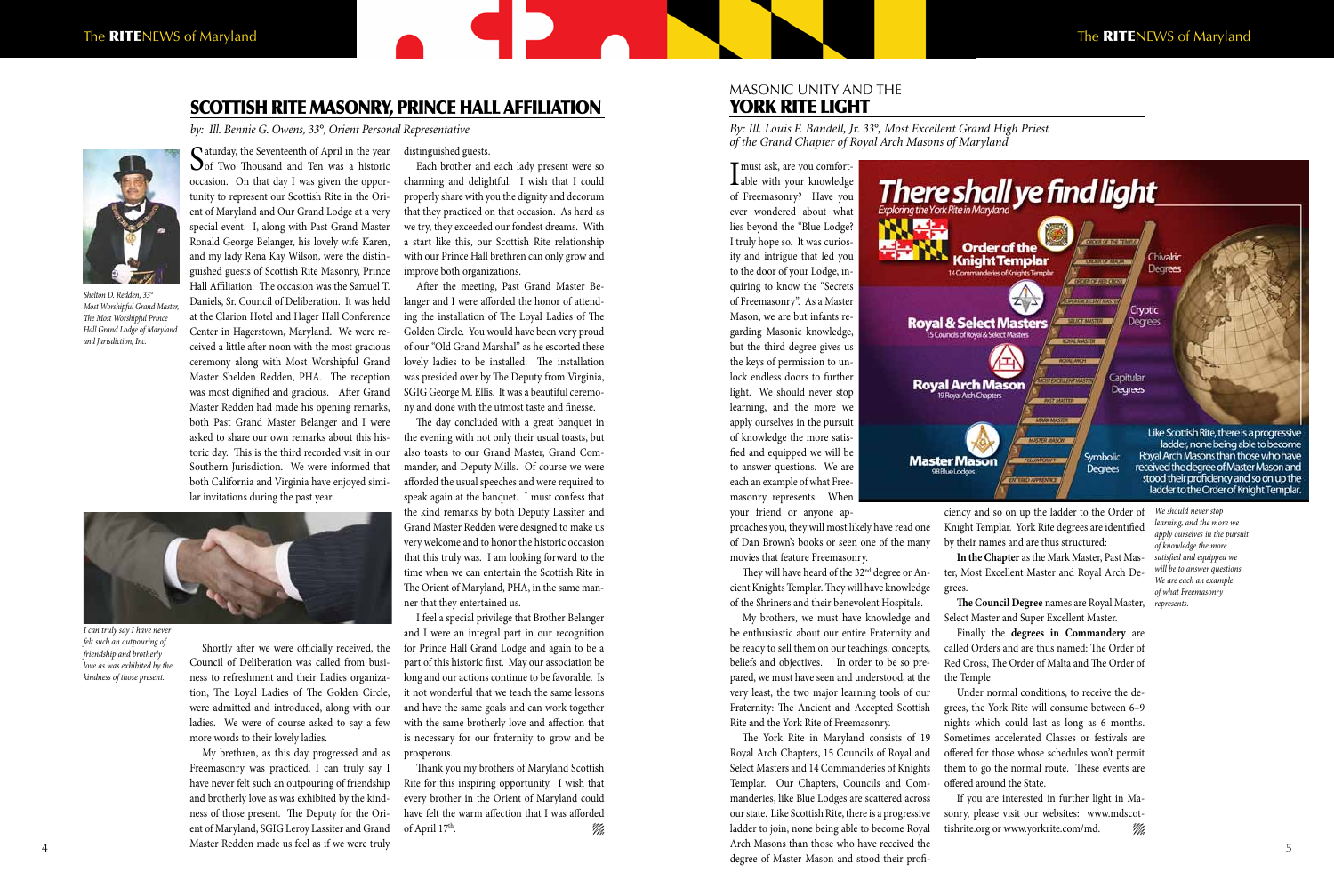### conowingo SCOTTISH RITE CLUB

*by: Hon. Charles F. Ramsay, Jr., 32°, KCCH*



Our group is growing, but we still need new blood. I challenge all of us to bring another member or prospective member to our next meeting. We all know someone who has gotten idle over the years. I will personally offer a free dinner for two to the member who brings in that someone. Also, please come with your ideas for speakers and/or entertainment that we all would enjoy. Our next meeting is scheduled for October 15, at the Bayou Restaurant and we look forward to seeing all of you there. As always, you will receive a notice one month in advance. Please return it ASAP as we need to notify the restaurant with the count on reservations.



lin L. Mills, 33°, brought us up to date on what is going on in Baltimore. The talk was informative and educational and we can do more to support them in the future. They have been a tremendous help with their attendance at our meetings, as well as sending out our meeting notices and a reminder phone call.

*Our next meeting is scheduled for October 15, at the Bayou Restaurant and we look forward to seeing all of you there.* 

### March 27, 2010 SPRING CLASS

*by: Jerome F. Robinette, 33*°*, Secretary–Valley of Cumberland*



nities in Allegany, Garrett, and Washington counties in Maryland and Mineral Country in West Virginia. The Buck-A-Cup fund raiser is managed by the retirement club of the Scottish Rite. These brethren contact various eating establishments to participate to sell a Scottish Rite button for \$1.<sup>00</sup>, from November 1<sup>st</sup> to the first week in

tea at a sponsoring establishment. The Rite honors the employes with a plaque and gifts for their devotion in producing funds to support the Speech Clinic.  $\mathscr{U}_A$ 

Row Two: (Left to Right) Larry John Smith, Cumberland, MD; Ryan Dale Thorn, Ridgeley, WV; Stephen Edward Kemmet, martinsburg, WV; Daniel Ray Shealy, Hagerstown, MD; Jeremy Joe Buckley,

and Carlo Michel Merhi, Frostburg, MD. Romney, WV; and John Rodney Meanyhan, Frostburg, MD.

Row Three: (Left to Right) Vincent Edward Densmore, Frostburg, MD; Nicholas Joseph Costello, Frostburg, MD; Samuel Aaron Blair Earl, Martinsburg, WV; Milton Elwood Miller, III, Hagerstown, MD; and Ill. Jerome F. Robinette, 33°, Secretry-Registrar for the Valley of Cumberland Scottish Rite.

Row Four (Left to Right) Robert Lee Dawson, Jr., Burlington, WV; Terrence Matthew Thompson, Clear Spring, MD; Nathan David Rice, Ridgeley, WV; and William Raymond Zimmer, Hagerstown, MD.



*General Director of Works Br. Lonnie Royce Jackson, 33°, recently retired from the position after 9 years of service. Left to right: Venerable Master Gerald Vannienwehove, 32° KCCH, Br. Jackson, 33°; and Br. Paul Chircliff, 33°. Personal Representative.*

### Cumberland Consistory Buck-a-cup fund raiser

**VI** heading toward summer with renewed energy and looking toward our annual Conclave in August. SMC Tommy Plourde has been very active this year attending many Installations and events of our Masonic Family.

The Cumberland Consistory, Valley of Cum-berland partnered with the League for Crippled Children to establish the Scottish Rite Language Disorder and Speech clinic in 1997. The clinic was established to be the principle philanthropy of Cumberland Scottish Rite. In addition the Cumberland Clinic has an orofacial clinic for children with cleft lip and/or cleft palate. The clinic is available to all young clients in need of these special services. All Scottish Rite members are active entity of the foundation, through which funds come to support the speech clinic.

We generate additional funds by two community fund raisers supported by the local commu-

Maryland DeMolay is alive and well. We are event. The Chapters opened their doors to pro-<br>heading toward summer with renewed spective members and their families to explain spective members and their families to explain and show them what DeMolay was all about. After this, the Chapters held a fun event for the attendees that helped solidify their interest. We are looking forward to bringing these new members the MSADC Degree Class on May 22nd in Frederick. This will also be the next class for the Warren Seipp Honorary DeMolay Chapter new initiates.

> Finally, it is with great sadness that we report that Cpl. and Brother Kurt Shea was killed in Afghanistan, while deployed with the Marines. Brother Shea was only 3 months passed his 21st birthday when he was called to be with the Grand Architect of the Universe. Bro. Shea was, by all accounts, a true DeMolay and Mason. He had served in Frederick Chapter as Master Councilor and was awarded the Chevalier. There were approximately 60 Masons in attendance for his Masonic service as well as many DeMolays from around the State for his DeMolay service. He was laid to rest in Frederick with full military honors. Bro. Shea is the second Past Master Councilor from Frederick Chapter to fall while deployed with the Marines overseas. Bro. Charlie Cartwright was killed on his fifth tour of duty several months back. Our prayers are with the Shea's as they travel through this difficult time.  $\mathscr{U}_4$

December. Two days in December is designated fro the button holder to receive free coffee and



*Recently Little Sandy's establishment in Hancock, MD was honored by the Scottish Rite with a plaque.* 



*Top botton sellers from Arby's restaurant in LaVale, MD. Left to right are Amanada Garland, Mary Bennett, Robin Bemman and Jerome Robinette, 33*°*.*

*The second fund raiser is the THING-A-MA-JIG, "Showcase of Talent", to be held this year at Allegany College of Maryland in Cumberland, on April 16th at 7:30pm in the auditorium. The cost is \$10.00 perperson. This will be our eighth year of producing outstanding musical programs for the citizens of our local and surrounding communities. Proceeds from the event support the organization's Childhood Language Disorder Clinic. The committee is shown above with front row: Ronnie Snyder, Vickie Skidmore, Mitizie Robinette, Nancy Shircliff; back row: Clint Snyder, 32° KCCH; Gerald Vannienwehove, 32° KCCH; Paul Shircliff, 33°; Wayne* 





Hon. Jamey Stephen Hill, 32°, KCCH

### The RITENEWS of Maryland The RITENEWS of Maryland

### 9 years of service

### MARYLAND DEMOLAY NEWS

*By: Carl Michel, Executive Secretary*

We would like to thank all of the Masons and Lodges that have come forward with interest and questions about starting up a DeMolay Chapter. Our Staff has been in contact with several interested Lodges and plans are being formulated for having them become sponsors with active Chapters within the walls of their buildings. If you are interested in working with DeMolay but want more information about our fraternity, please visit our web site at www.mddemolay.org or De-Molay International's web site at www.demolay. org for more information. Please send a message to the Executive Officer or Executive Secretary on the People page under State Staff on the Maryland site that you are interested in joining us and you will be connected with the Chapter that is closest to you. Any time you have is invaluable to the young men of DeMolay.

As this article is being written, we have just come off an Open House event that was held by several Chapters throughout the State. We are happy to report that we will be initiating 15-20 new members into our ranks by this one day

Row One: (Left to Right) Richard Lynn Bittinger, Bloomington, MD; Gerld Vannienwenhove, 32° KCCH Venerable Master of the Lodge of Perfection; Ill. Paul Gary Shircliff, 33°, Personal Representative in Cumberland; Ill. Bennie G. Owens, 33°, Personal Representative in Baltimore Scottish Rite Bodies;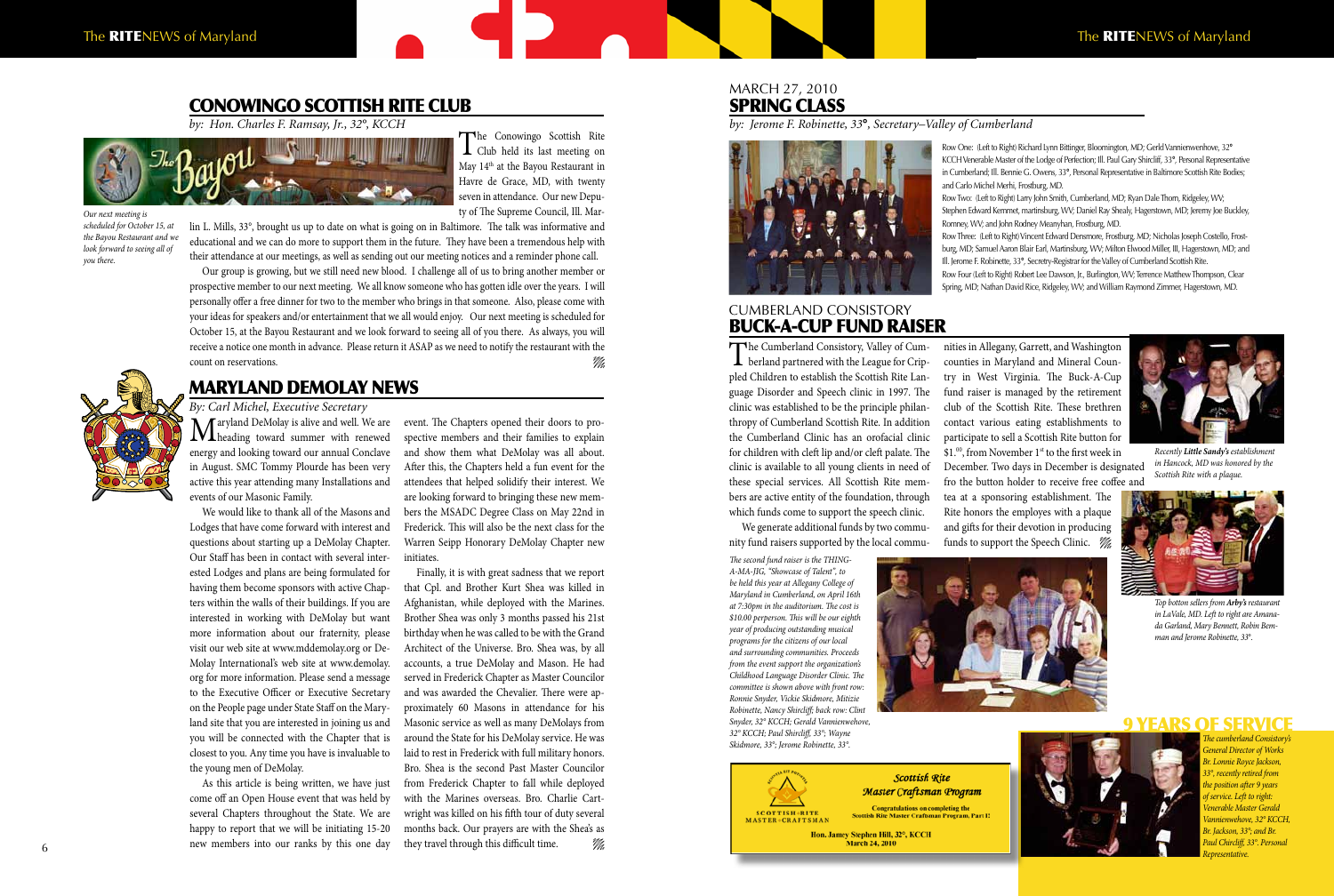**THE** Chesapeake Consistory

*By: Hon. Robert S. Yingling, Jr., 32°, KCCH, Master of Kadosh* The summer is finally here, and with it brings us to our mid-year break. Time for outside family events, vacations, yard work and just plain summer fun.

**L** events, vacations, yard work and just plain summer fun.

As September approaches, we are looking forward to picking up on our fall work. The Fall Class is dedicated to Ill. Wilbur M. Penley, 33° and promises to be as successful as our Spring Class.

I hope all of you are having a wonderful summer and my officers and I look forward to seeing many of you in September for the first meeting, Wednesday the 15<sup>th</sup> of the month. Enjoy the warm days of summer!

### **THE** CHESAPEAKE SCOTTISH RITE CLUB

We also look forward to our annual **Bull & Oyster Roast**, which is being held on Saturday, September 18, 2010. The food is always good, and the past turnout of family and friends indicates how much this first get together is welcomed by our Scottish Rite Family. We hope you can make it this year! Call before September 1st and save \$5.00 (410-243-3200).

The Chesapeake Scottish Rite Club is a group<br>open to all Scottish Rite Freemasons and their spouses or friends. We are a "fun group", meant to provide a means to socialize and have fun with others in the Scottish Rite Family. We typically meet four times each year, attending events such as dinner theatres, plays, etc.

We are planning a bus-trip to the Washington/ Alexandria area this fall to visit some Masonic oriented sites such as the Washington Memorial, The National Sojourners and the House of the Temple. All Scottish Rite members are invited to join in our activities, and to become a member of the Chesapeake Club. If interested, or would like more information, please contact John Kinnier (410-321-7235/captkinnier@verizon.net) or the Scottish Rite Office.

*By: Hon. John W. Kinnier, 32°, KCCH, President*

Our next planned event is an outing to Ripken Stadium in Aberdeen on Sunday, August 29 to see the Ironbirds play…..and to enjoy an "all-you-caneat" barbeque picnic at the MVP facilities of Ripken Stadium. The barbeque will kick-off at 4:30 PM, with the game scheduled to start at 5:35. We have reserved box-seats. The total cost for the barbeque picnic and game is only \$25.00 per person.

To obtain these rates for the barbeque and game, we have to have our payments to the Iron-

I attended many of the degrees for the Spring Class (was even in three). It was a great experience! It is now time to think about the Fall Class and prepare for it. Look around you, there are fellow masons who would benefit from the teachings of the Rite. Talk up the Rite and how much they can learn. It was great talking to the new Masters of the Royal Secret while experiencing their enthusiasm for the Rite. To them, I say, don't let that wither on the vine–get involved, participate it is well worth it. *By: Hon. Reed H. Cole, Sr., 32°, KCCH, Commander*

But those who participated in the degrees I and YOU! Live the obligations we have made. We who participated in the degrees I and  $\mathscr{C}$ 

### TH<sub>F</sub> KNIGHTS OF ST. ANDREW

birds by June 29th. Please send your reservations and payments to have them in not

**HALLAND AND REAL PROPERTY** 

### later than June 23. Make checks payable to "Chesapeake Scottish Rite Club", and mail to Bill Grau, 3137 Old Taneytown Road, Westminster, Maryland 21158-2536.

**Calling all 32° Masons!** You are invited to join a special unit of the Scottish Rite in which only 32° Freemasons are eligible....the Knights of St. Andrew (KSA). This is a great way to serve our fraternity and get to know and associate with some of your Brothers.

If you would like to be a member of this elite group of the fraternity, please contact Bro. Brian Lewis (410-321-7235)/ksabaltimore@gmail.com, Hon. John Kinnier (410-321-7235)/captkinnier@ verizon.net or the Scottish Rite Office.

> *2nd Annual Outing to Ripken Stadium August 29, 2010 "Take me out to the Ballgame"*

 $A$ s I write this, we are getting close to the Summer season with the family activities of Memorial Day. After a very long, wet winter and a mixture of cold and hot days during the Spring, I believe that everyone is ready for traditional cookouts and enjoying time away from their labors to renew their energy levels.

> thank you all for your efforts. I know how much you put into it, Keep it up men!

I look forward to our lodge meetings and the degrees in the fall. I want to see all of you turn out. Support your officers and your lodges

Please call the Office at 410-243-3200 if you can help.  $\mathscr{C}_{\mathscr{U}}$ 

This fraternity has so much to offer society if it would spread brotherly love to all mankind, but it is through each brother that it can be done. In and outside of or lodges, appendant bodies, and even the Grand Lodges it is the individual brother that makes the difference–that means

### The MARYLAND COUNCIL OF KADOSH

*By: Hon. John W. Kinnier, 32°, KCCH*

The KSA serves the Scottish Rite in a number of capacities. Knights can be recognized by their distinctive Glengarry caps and tartan sash. They serve as greeters, escorts and guides to dignitaries, visitors and families. They also serve as honor guards, and are responsible for the presentation of

the colors at Reunions, Ring Ceremonies, and other public gatherings.

The officers elected for 2010 are Brian Lewis, Knight Commander; Andrew Wilson, Vice Commander; Robert Reynolds, Secretary; and Robert Koons, Treasurer. Hon. John Kinnier, KCCH, serves as advisor.

### The MEREDITH CHAPTER OF ROSE CROIX

*By: Hon. Howard S. Maxwell, 32°, KCCH, Wise Master*

Grand Master Ill. Thomas M. Velvin, Jr., 33°, recently informed us that there are 500 candidates working in the three Degrees of Blue Lodge Masonry. This is very good news for Maryland Masonry and means that after they have proven their proficiency in the work of Blue Lodge in all 3 Degrees, many will seek advancement to higher degrees. If our Diplomat program is active in the Lodges, we should acquire numerous new brethren in our Fall Class.

Brother Yingling's comments that the hard work and hours spent by our Scottish Rite Brethren in conferring the various degrees, in the Maundy Thursday ceremony and in the 4 Lodge meetings was sadly observed by so few is true. We all need to encourage our Scottish Rite Brethren to join us in attending our Fall Class and the Lodge meetings. Our support will strengthen our Scottish Rite Temple.

### SEMPER FIDELIS CALL A FEW GOOD MEN

*By: Ill. Marlin L. Mills, 33°, Deputy of The Supreme Council in Maryland*

**Ask not what your Scottish Rite can do for you, ask what you can do for your Scottish Rite!** Can you remember in 1961 when similar words were spoken by our late President John Fitzgerald Kennedy? The plea is the same. We need you, your help!

There are many areas where you can become an "active" part of your Rite. Mr. Rhinehart sure could use "a few good men," on the parking lot - even one would help. Ill. Bro. Charlie Winebrenner could use an extra hand preparing

meals for the Rite Cheer Club. It's your chance to show off your culinary skills. Ill. Vernon Denison need a few men to help greet our guests and members. This is especially true if we are able to open a second entrance.

Those who answer the calling will soon find how much they are needed and appreciated. Appreciation is earned and not just given, and what is earned is yours forever.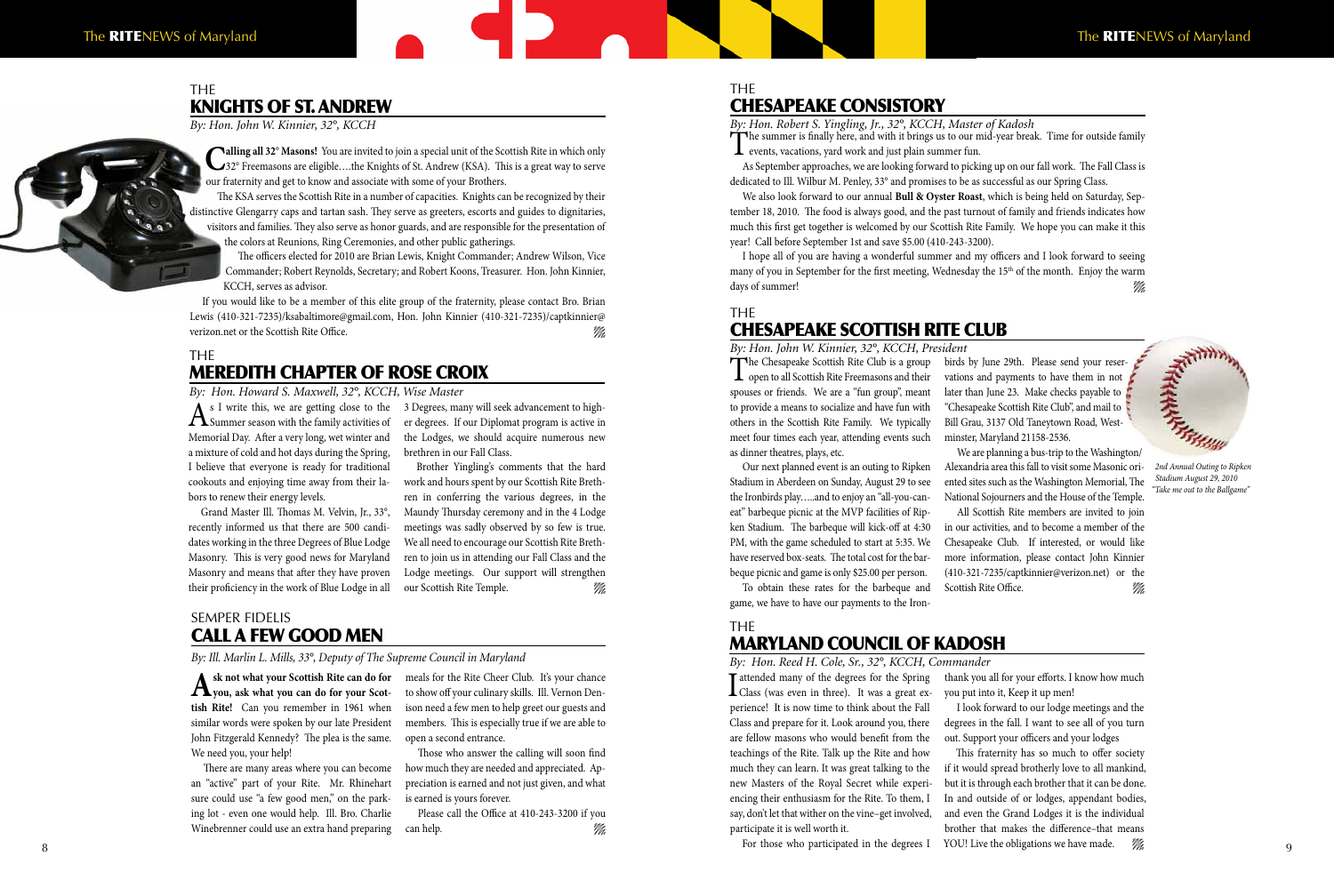The degree work for our Spring Class in Honor<br>of Ill, Bro. Donald A. Adams 33° was performed with excellence by each degree team. Thank all of you who supported our 14<sup>th</sup> Degree Ring Ceremony. It was a special occasion for a special past member of the Scottish Rite, "Ill. Bro. Donald A. Adams, 33°". The Degree Master and each member of their respective degree teams are to be congratulated for a job "Well Done". As we move into the summer and the vacation season, we hope you stay active by attending all of our Scottish Rite activities. To our new members, please remember we can always use help in every area of our Rite endeavors. Our fall schedule appears to be very full with the degrees and regular meetings.

Our September 15<sup>th</sup> meeting will start at the regular starting time of 6:45 P.M. for dinner and 7:30 P.M. for the start of the meeting.

This year we have added three additional meetings to the Lodge of Perfection fall schedule. With the addition of these meetings, we will be in compliance with the regulations of the Supreme Council for number of meetings required to be conducted per year. Therefore, on Wednesday October 27<sup>th</sup>, Wednesday November 3<sup>rd</sup>, and Wednesday

### **PLEASE NOTE THE FOLLOWING CHANGES AND ADDITIONS TO OUR NORMAL FALL SCHEDULE**

November 10<sup>th</sup> we will conduct a Lodge of Perfection meeting starting at 6 P.M. These meetings will be "Business only" and will precede the degrees scheduled for these dates.

THE CHANGE IS THAT THE SPEAKER WILL BEGIN AT 8:15 P.M. This will allow sufficient time for our regular business to be completed at our meeting.

### **PLEASE NOTE ADDITIONAL MEETINGS**

### **THE** ALBERT PIKE LODGE OF PERFECTION

### **THE** VALLEY OF FREDERICK

This will allow the officers of the Lodge of Perfection who participate in the degrees conducted on these dates sufficient time to not only attend the required meetings but also get to robing in time for their degree work for the evening.

Please place them on your schedule and bring a friend who may not be able to attend due to transportation.

 $S<sub>good</sub>$  year so far. The Valley of Frederick conferred degrees on its first candidate in several good year so far. The Valley of Frederick conferred degrees on its first candidate in several years. Brother John Younkins, member of Antietam Lodge #197, was conferred on the 4th through the 18th Degrees on April 3, 2010. Members of the Valley of Frederick Degree Team performed the 4th, 14th and 18th Degrees. Lead by Director of Work Brother Bob Koons, the confirmation was flawless. The candidate was impressed with both the performance and the information and teachings of Scottish Rite Masonry. Members of the "Team" were Bob Koons, Creed Parker, Buzz Byer, Alan Smith, Bill Eisentrout, Greg Selby, Tom Johann, and Scott McCauley. We want to thank them for their selfless work we now have a base from which to build our degree team.

Under the direction of Ill. Bro. Chuck Carmichael, 33°, your lodge and degree teams continue to work hard to be ready for the Fall Class. I hope you can find time in your busy schedule to attend the degrees and various lodge meetings. Please contact any of the lodge officers or members of the degree teams if you have a desire to participate. Specifically, the 20<sup>th</sup> Degree team needs several officer stations to be addressed. We do not have back-ups for key positions. If you are interested in playing a part in the 20<sup>th</sup> Degree please call Dave Schneider 410-247-4039 or the Scottish Rite office. We can use your support in making the Scottish Rite grow.

### **THE** SCOTTISH RITE women's CLUB

**C**an you believe that just a few months ago we were buried in more than 2 feet of snow? What a stressful experience, one that could have required therapy sessions. As we counted the days until the sun would banish all the snow, thoughts of summer, vacations, and the beach were certainly on our minds.

In your daily lives and travels please remember to reflect on what you have been taught during your degree work every day. Brotherly Love, Relief, Truth, Faith, Hope, Charity and our duties to God, our neighbor and yourself. Please remember our military personnel in your prayers. God Bless each of you and God Bless these Untied States of America.

*by: Ill. David L. Schneider, 33°, Venerable Master*



*By: Danny Nuessle, 32°, Past Wise Master*

*Albert Pike*

 $\bigodot$  John W. Brockman Fellowship. The purpose of this Fellowship is to identify and provide mon-<br>John W. Brockman Fellowship. The purpose of this Fellowship is to identify and provide monetary awards to graduate students in Maryland colleges and universities who are preparing to become speech and language therapists. All award recipients are required to serve one semester of their supervised clinical practice in our own Hilgenberg Childhood Center for Speech and Language Disorders. This Fellowship has been awarded to over 75 students since it was established in 1982.

10 11 fellow for 2010. Congratulations to the Brockman Fellowship award winners for 2010! This year, the committee interviewed eight candidates from Loyola University and Towson University. Awards totaling \$18,000 were made to Zaneta Liu, Brenna McDonald, and Catherine Saporito from Loyola University. Kathleen Holden from Towson University was also selected as a Brockman

The regular meeting held on Saturday, May 1, 2010 was attended by 50 plus members and guests.<br>The Eastern Star ladies from the Door to Virtue Chapter spoiled us with home cooking that can't be beat. We are still able to offer the meal for \$15.00. The entertainment was the Elderly Brothers Quartet from the Old Line Statesmen Barbershop Chorus.

The next meeting will be held on Saturday, September 4, 2010 at 5:00 PM. Final preparations have not been made, but a sit down dinner, entertainment and a full house are expected on this Labor Day Weekend. For a bulletin, to make reservations or to be included on our mailing list, please call me at 410-833-8811. *Ma* 

On April 22, 2010, the Valley of Frederick representatives presented the "Supreme Council of the Scottish Rite of Freemasonry Americanism Award". The recipients of this award were Cadets Ian Sparks and Jason O'Neil. The occasion was the 90th Annual Presidents Review of the Army Reserve Officers Training Corp. The event was held at McDaniel College in Westminster, MD.

Last but not least, I have to mention our Scottish Rite Breakfast Club. If you are having trouble getting in touch with our new Deputy in Maryland, Ill. Marlin Mills, 33°, you might try our breakfast club. It meets the first Thursday of every month at The Barbara Fritchie Restaurant on Route 40 in Frederick. It starts at 9:00 but get there early for a good seat. You never can tell who you might run into there, and the food is better than most.



*Pictured below, L to R, are Hon. Charles Kennedy, 32°, KCCH, Cadet Sparks, Cadet O'Neil and Ill. Creed F. Parker, 33°.*

*by: Janet Kraft, President*

I hope you are marking your calendars for the upcoming activities of the Woman's Club. We will have the cake wheel and book sale at the Scottish Rite Bull & Oyster Roast on Saturday, September 18<sup>th</sup>. Please call Fran Kapral, 410-658-4373 or myself, 410-795-1951 to let us know what you can bring for the cake table. Also, remember to save your books for the book sale.

Our 3rd Basket Bingo will be held on Sunday, October 10th and we will have Longaberger Baskets and Vera Bradley Bags. If you would like to sponsor a basket or bag, or fill a basket or bag, please call Leah Wilhelmsen, 410-252-3379. Once again, donations are also greatly appreciated. We hope to see you there.

Our next meeting will be held on Wednesday evening, September 22nd, 6:45 P.M. at the Scottish Rite. Following dinner, we will retire to the Whitehurst Lounge for our meeting. We look forward to seeing our members who work and cannot attend a day luncheon, and others who we have not seen for some time. Come and enjoy the evening with us.

### 2010 BROCKMAN FELLOWSHIP AWARDS

*By: Ill. John T. Vance, III, 33°, Education Committee Chairman*

### CARROLL SCOTTISH RITE CLUB

*By: Hon. Malcolm E. Carrick, 32°, KCCH*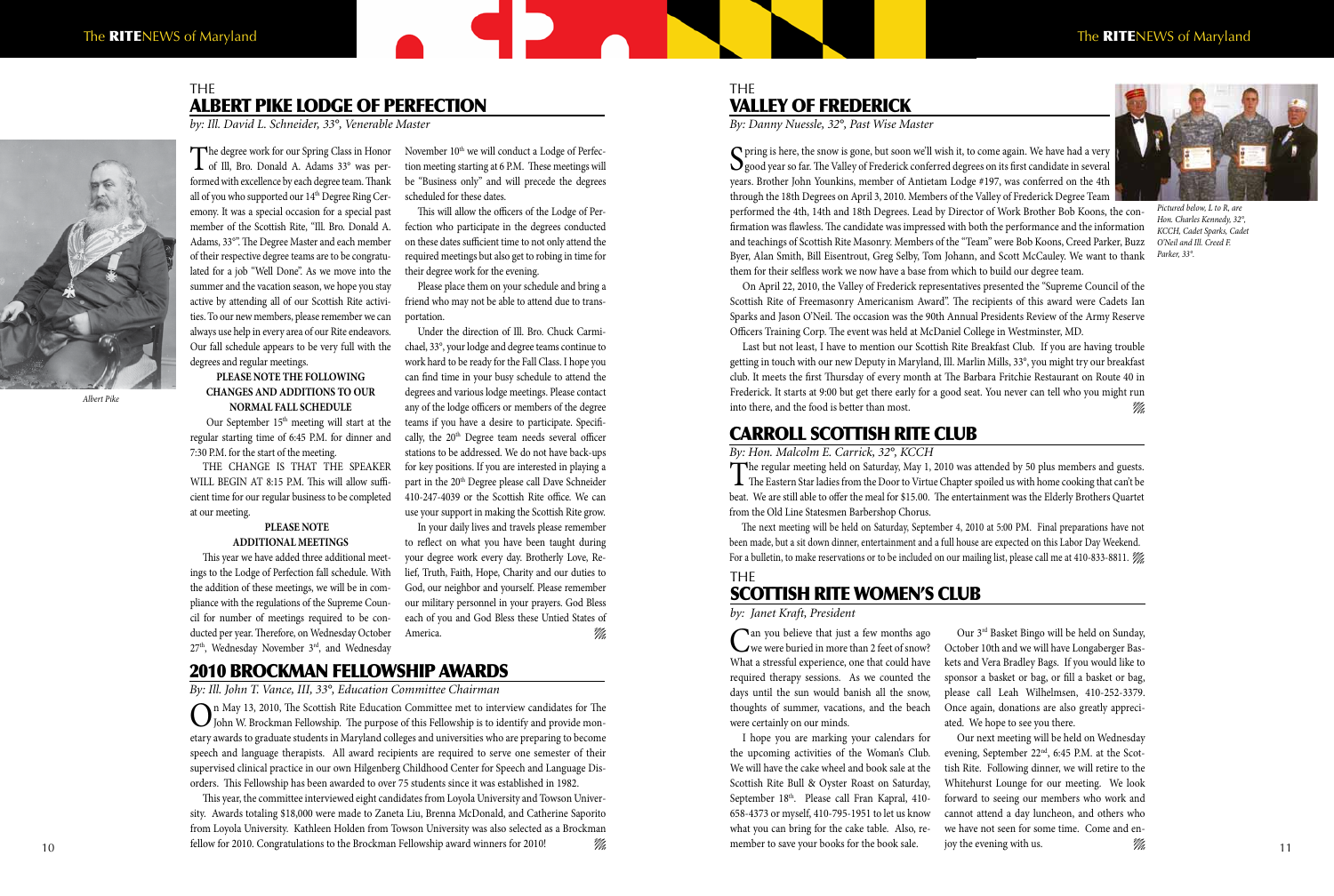### **OUR** Upcoming events

12

### **September**

### RECENT CHARITABLE CONTRIBUTIONS RECENT CONTRIBUTIONS as of May 21, 2010

| Wednesday, September 15        | <b>Albert Pike Lodge of Perfection</b>          |                                                   |
|--------------------------------|-------------------------------------------------|---------------------------------------------------|
| Dinner-Buffet Style            | 6:45 PM                                         |                                                   |
| Meeting                        | 7:30 PM                                         | Speaker 8:00 PM                                   |
| <b>Wednesday, September 22</b> | <b>Meredith Chapter of Rose Croix</b>           |                                                   |
| Dinner-Buffet Style            | 6:45 PM                                         |                                                   |
|                                | Meeting 7:30 PM                                 | Speaker 8:00 PM                                   |
| Saturday, September 18         |                                                 | <b>Annual Scottish Rite Bull and Oyster Roast</b> |
|                                | $1:00 \text{ PM} - 5:00 \text{ PM}$ (see below) |                                                   |
| <b>Wednesday, September 29</b> | <b>Maryland Council of Kadosh</b>               |                                                   |
| Dinner-Buffet Style            | 6:45 PM                                         |                                                   |
|                                | Meeting 7:30 PM                                 | 8:00 PM<br>Speaker                                |
|                                |                                                 |                                                   |

## We have a wonderful cruise planned for you on the beautiful **ENCHANTMENT**

*Look for details in the next issue of The Rite News of Maryland* sailing from Baltimore on February 28<sup>th</sup>, 2011

### RECENT TEMPLE **CONTRIBUTIONS**

*Mark your calendars for these special Scottish Rite events coming soon.*

John W. Brodbeck, Jr. Merrill G. Brunson Donald L. Davis, Jr.

**CONTRIBUTIONS** 

Jerry E. Garrell Benjamin R. Hendley Justin W. Hitt

Ian J. Colbert Donald L. Davis, Jr.

RECENT IN HONOR OF

John W. Kinnier in honor of Ill. Hans R. Wilhelmsen, 33° Rite Cheer Club in honor of Ill. Marlin L. Mills, 33°, Deputy of the Supreme Council in Maryland

### RECENT IN MEMORY OF CONTRIBUTIONS

| , Sr. |  |  |
|-------|--|--|
|       |  |  |
| ing   |  |  |

The Tall Cedars have existed for over one<br>hundred years, having been charted in 1902. If you are not directly associated with the Tall Cedars, you probably are not familiar with the basis of the organization, what its goals are, or what its achievements have been. You may also not know that its local chapters are called Forests and that the National Organization is called the Supreme Forest.

William C. Masemore in memory of Marjean B. Masemore Rite Cheer Club in memory of L. Virginia Brushweiter Valley of Southern Maryland in memory of Samuel B. Moyle, III

### Brothers called from Labor to eternal rest

as of May 21, 2010

**Stanley M. Arnold Merle G. Barnes John C. Blankenship Elmer J. Carnes John H. Dutcher George E. Eveson Robert W. Glendenn Clarence W. Hobbs Ernest W. Howard Stephen W. Hunt, Jr.**



### **Support your Scottish Rite Speech & Language Clinic**

Maryland Scottish Rite The Charitable Foundation is a tax exempt 501 (c)(3) charitable organization whose sole function is to support the Hilgenberg<br>RiteCare Childhood Speech & Language Clinic.

The average cost to tutor a child for one year is approximately \$5,000.00. Typically, children require an average of two years of tutoring. Your tax-exempt contribution can make a real difference in these children's lives.

For more information, please<br>contact the Scottish Rite Office at 410-243-3200.

> Or send a check directly, payable to:

> **Maryland Scottish Rite Charitable Foundation** 3800 North Charles Street Baltimore, MD 21218



**George D. Kehne James S. Kirkley Frederick C. McDonough Louis W. Miller William I. Ridgely George H. Schaffer, Jr. Harry S. Scott, Jr. John L. Susemihl, Jr. George H.E. Tolzman**

|                                                                             | I wish to help a language-disabled child by this enclosed tax-deductible<br>contribution to the                                                  |
|-----------------------------------------------------------------------------|--------------------------------------------------------------------------------------------------------------------------------------------------|
|                                                                             | <b>MARYLAND SCOTTISH RITE</b><br><b>CHARITABLE FOUNDATION, INC. (MSRCF, INC.)</b>                                                                |
| 5100 - Million Dollar Club" Membership<br>Certificate issued                |                                                                                                                                                  |
| a \$1,000-"Gold Club" Membership<br>Name to be engraved on plaque at Temple |                                                                                                                                                  |
| Other amount \$                                                             |                                                                                                                                                  |
|                                                                             | All gifts are tax deductible and can be made in installments                                                                                     |
| <b>C</b> General Donation                                                   |                                                                                                                                                  |
| $\Box$ In Memory of                                                         |                                                                                                                                                  |
| $\Box$ In Honor of                                                          |                                                                                                                                                  |
| Commemorating:                                                              |                                                                                                                                                  |
|                                                                             | cledicate special occasions                                                                                                                      |
|                                                                             | The Maryland Scottish Rite Foundation, Inc., will acknowledge all gifts<br>to the bereaved family or the person honored. The amount of the gift  |
|                                                                             | will not be disclosed. A separate letter will be sent to you<br>acknowledging your tax-deductible gift.<br>Enclosed is my/our contribution of \$ |
| Please acknowledge to:                                                      |                                                                                                                                                  |
| Name                                                                        |                                                                                                                                                  |
| Street                                                                      | ApLff                                                                                                                                            |
| City & State Zip Code                                                       |                                                                                                                                                  |
| From fyour name)                                                            |                                                                                                                                                  |
| Name                                                                        |                                                                                                                                                  |
| Street<br>the control of the control of the control of the control of       | Apt. #                                                                                                                                           |



### THE TALL CEDARS OF LEBANON OF NORTH AMERICA

*By: Hon. Donald H. Knode, 32°, KCCH, Past Supreme Grand Tall Cedar*

Three former Presidents have held membership in the Tall Cedars of Lebanon of North America. They were: Warren Harding in 1924, Franklin D. Roosevelt in 1929, Gerald Ford in 1983  $\mathscr{W}_{4}$ .

The Tall Cedars is a Masonic body that enjoys a less serious side of Freemasonry. It supports and receives support from the Masonic youth organizations (DeMolay for Boys, Rainbow for Girls and Job's Daughters), supports and receives dedicated support from our Ladies of Cedarism (Auxiliaries, Cedarettes and Rangerettes), is dedicated to supporting our National Charity, to find a cure for and prevention of Muscular Diseases, and lends aid in local community charitable projects.

The Supreme Forest Headquarters are located in Harrisburg, PA. The address of the Supreme Forest is: 2609 N. Front Street, Harrisburg, Pa. 17110; E-mail: tclst@verizon.net; Website: www. tallcedars.org; Telephone: 717-232-5991. If you

are interested in membership in a Forest near you, contact the Supreme Forest at the above address.

There are eleven Forests in Maryland from Salisbury in the east to Cumberland in the west. Most of the Forests in Maryland have a ladies group known as Cedarettes. The Cedarettes assist the Cedars in many ways as they donate thousands of dollars annually in the fight against Muscular Dystrophy.

Since 1951 the national objective of the Tall Cedars has been Muscular Dystrophy. The Tall Cedars were not only the first fraternal organization to cooperate with M.D.A. in its efforts to find a cause and cure for this disease, but we were probably the very first organization of any kind to do so. The Tall Cedars have been true to our commitment for more than 59 years and we shall remain true until the cure is found.

**ofthe Seas**